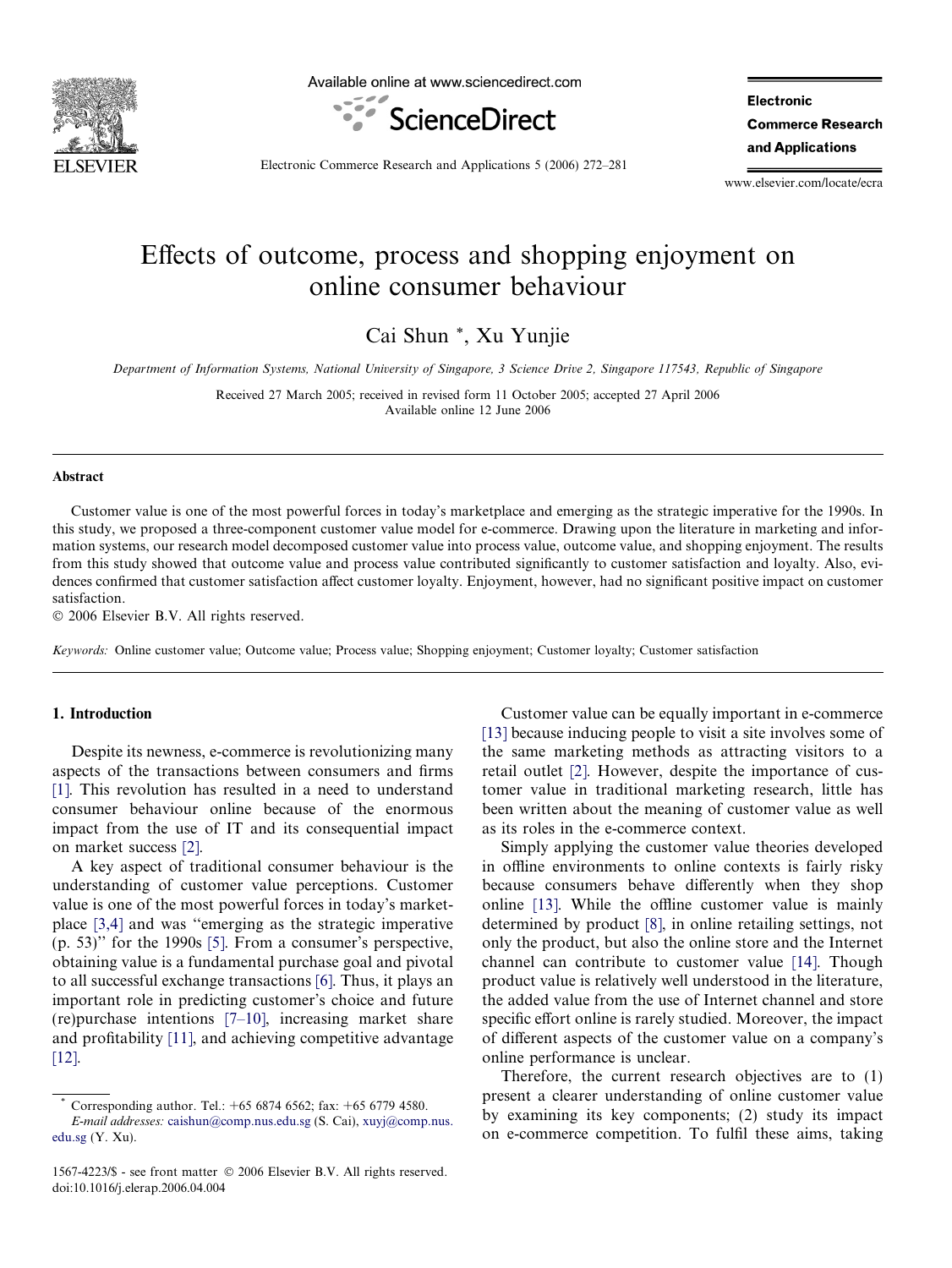a consumer rather than system user perspective, we propose the concepts of process value, outcome value and enjoyment as three key customer value components for online retailing, and investigate their impact on online customer satisfaction and loyalty.

#### 2. Conceptual foundations

In order to understand customer value online, we start with a review of customer value in the offline contexts. We then examine the special nature of online shopping. Based on that, we synthesize the three components of customer value online, and provide theoretical perspectives to support the three-component model.

#### 2.1. Product value

One critical aspect of customer value is obtained through the product purchased. Product value is an important concept in the marketing literature, and has been conceptualized in so many different ways [\[15,16\]](#page--1-0). Table 1 synthesizes these definitions.

Though the above definitions vary in many aspects, the core of product value is clear. First, product value involves a trade-off between what the customer receives (e.g. quality, benefits, worth, utilities) and what she gives up to acquire the benefits (e.g. price, sacrifices) [\[15\]](#page--1-0). Therefore, value perception refers to the perceptions of net benefits [\[12,14,15,26\].](#page--1-0) Second, product value is a customer's subjective perception, as oppose to an objective one or one from the seller's perspective [\[15\]](#page--1-0). Even though the seller or manufacturer might ''design'' or ''create value'' in a product, the idiosyncratic use situation plays an important role in shaping value perception [\[15\].](#page--1-0) Finally and most importantly, the majority of above definitions in fact have a focus on product or core service [\[18,20,21,26\]](#page--1-0), although a broader definition has been advocated by Zeithmal [\[8\]](#page--1-0). In a narrower sense, product value is equalized to customer value. With same essence, the term ''value for the money'' and ''value for price'' were used to describe product value [\[27\].](#page--1-0)

A narrow definition of customer value with a focus on product value alone is not appropriate for the competitions online nowadays. First, as observed by Woodruff [\[15\],](#page--1-0) product quality is often equivalent. If customer value were product value, the competition reduces to a price war, which is undesirable to most sellers. Furthermore, the GVU WWW user survey by Georgia Institute of Technology ([www.gvu.gatech.edu\)](http://www.gvu.gatech.edu) on more than 5000 Internet user in 1998 showed that the most popular products are software, book, hardware, and music. Such products are easy to describe, and require no personal inspection to ensure the quality of a particular piece of product. Competition on such product is less likely to be quality based, but rather price based [\[28,29\]](#page--1-0). Besides price competition, there is really no other choice if produce value were the only competition edge. Second, a focus on product value might over-

| Concepts of customer value |  |
|----------------------------|--|
|----------------------------|--|

| Definition/concepts of value                                                                                                                                                                                                                                                                                | Reference                 |
|-------------------------------------------------------------------------------------------------------------------------------------------------------------------------------------------------------------------------------------------------------------------------------------------------------------|---------------------------|
| Value in business markets is the worth in monetary terms<br>of the technical, economic, service, and social benefits a<br>customer company receives in exchange for the price it<br>pays for a market offering                                                                                              | [17, p. 54]               |
| By customer value, we mean the emotional bond<br>established between a customer and a producer after the<br>customer has used a salient product or service produced<br>by that supplier and found the product to provide an<br>added value                                                                  | [18, p. 63]               |
| The cognitive trade-off between perceptions of quality and<br>sacrifice                                                                                                                                                                                                                                     | [10, p. 308]              |
| Customer value is market perceived quality adjusted for<br>the relative price of your product                                                                                                                                                                                                               | [19, p. xiv]              |
| The value that a retailer creates for its customers depends<br>on two factors: the utility of the retailer's products and<br>services, and the price the customer has to pay for those<br>goods and services. (Utility is the benefit or worth of the<br>retailer's offering as perceived by the customer.) | [20, p. 7]                |
| The customer-perceived value can be defined as the<br>difference between the benefits and the sacrifices (e.g. the<br>total costs, both monetary and non-monetary) perceived<br>by customers in terms of their expectation, i.e. needs and<br>wants                                                         | [12, p. 123]              |
| The real essence of value revolves around the trade-off<br>between the benefits a customer receives from a product<br>and the price he or she pays for                                                                                                                                                      | [21, p. 100]              |
| Buyers' perceptions of value represent a trade-off between<br>the quality or benefits they perceive in the product<br>relative to the sacrifice they perceive by paying the price                                                                                                                           | [22, p. 46]               |
| Meeting or exceeding customers' expectations in product<br>quality, service quality and valued-based prices                                                                                                                                                                                                 | $\lceil 23 \rceil$        |
| What buyers are willing to pay?<br>The consumer's perception of the product's price compare<br>to other brands of the same product with similar<br>specifications                                                                                                                                           | [24, p. 3]<br>[25, p. 88] |
| A customer's perceived preference for and evaluation of<br>those product attributes, attribute performances, and<br>consequences arising from use that facilitate (or block)<br>achieving the customer's goals and purposes in use<br>situations                                                            | [15, p. 142]              |
| Value is the consumer's overall assessment of the utility of<br>a product based on perceptions of what is received and<br>what is given                                                                                                                                                                     | [8, p. 14]                |

look some other important value components that customers base their decision on, for example, customer service. Recognizing this, Zeithaml [\[8\]](#page--1-0) expanded the product value concept to what is gain for what is given, which included but not limited to the product itself. Nevertheless, value offered other than product takes only a peripheral role.

Although narrowly focused, product value is a critical variable to explain customer's product satisfaction and choice behaviours. For example, product value was found to be important to customer satisfaction and loyalty [\[30–](#page--1-0) [32\]](#page--1-0), store patronage behaviours [\[31,33,34\],](#page--1-0) and purchase intention [\[10,25\]](#page--1-0). From the seller's perspective, product value is therefore an important variable in retaining customers, because it has a direct impact on customer satisfaction and loyalty, which are the two key variables in relational marketing [\[35\].](#page--1-0)